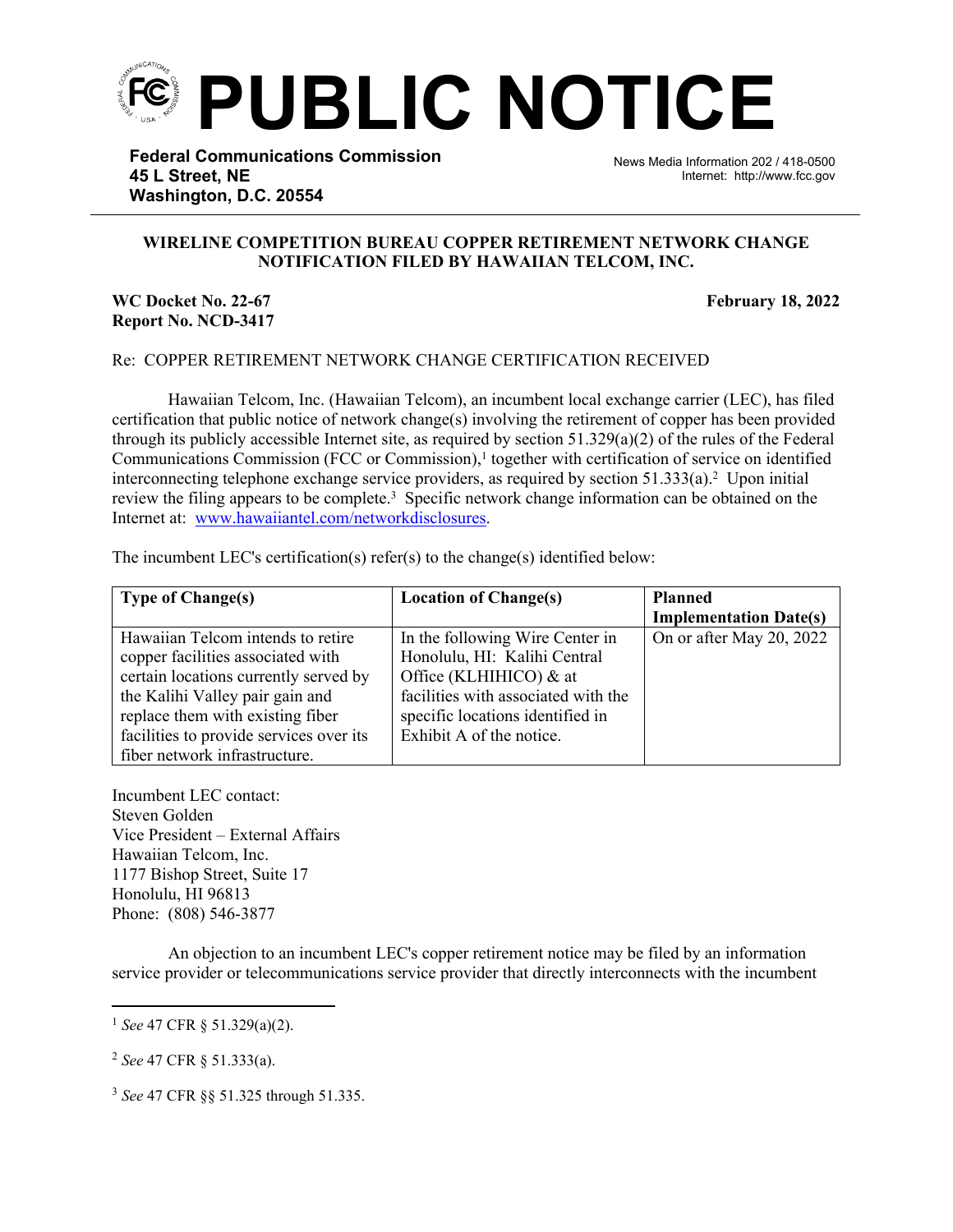LEC's network. Such objections must be filed with the Commission, and served on the incumbent LEC, no later than the ninth business day following the release of this Public Notice.<sup>4</sup> The effective implementation date(s) of network changes referenced in standard copper retirement notices are subject to the FCC public notice periods described under section  $51.333(b)(2)$ .<sup>5</sup> For purposes of computation of time when filing a petition for reconsideration, application for review, or petition for judicial review of the Commission's decision, the date of "public notice" shall be the later of 90 days after the release date of this Public Notice, or the release date of any further public notice or order announcing final action, as applicable. Should no petitions for reconsideration, applications for review, or petitions for judicial review be timely filed, the proceeding listed in this Public Notice shall be terminated, and the docket will be closed.

Information service providers and telecommunications service providers that directly interconnect with the incumbent LEC's network may file objections, and other interested parties may file comments, regarding this network change notice using the Internet by accessing the ECFS: [http://apps.fcc.gov/ecfs.](http://apps.fcc.gov/ecfs) Filers should follow the instructions provided on the Web site for submitting comments. Generally, only one copy of an electronic submission must be filed. In completing the transmittal screen, filers should include their full name, U.S. Postal Service mailing address, and the applicable docket number. Interested parties also may comment on this network change notice by sending an e-mail to [NetworkChange@fcc.gov.](mailto:NetworkChange@fcc.gov) The subject line of the e-mail must include the correct NCD Report Number or docket number in order for the comments to be considered in conjunction with this proceeding. All information submitted including names and addresses will be publicly available via the web.

Parties who choose to file paper copies must file an original and one copy of each filing. Such filings can be sent by commercial overnight courier, or by first-class or overnight U.S. Postal Service mail.<sup>6</sup> All filings must be addressed to the Commission's Secretary, Office of the Secretary, Federal Communications Commission. Commercial overnight mail (other than U.S. Postal Service Express Mail and Priority Mail) must be sent to 9050 Junction Drive, Annapolis Junction, MD 20701. U.S. Postal Service first-class, Express, and Priority mail must be addressed to 45 L Street, NE, Washington, D.C. 20554.

This proceeding is considered a "permit but disclose" proceeding for purposes of the Commission's ex parte rules.<sup>7</sup> Participants in this proceeding should familiarize themselves with the Commission's *ex parte* rules. Persons making *ex parte* presentations must file a copy of any written presentation or a memorandum summarizing any oral presentation within two business days after the presentation (unless a different deadline applicable to the Sunshine period applies). Persons making oral

<sup>7</sup> 47 CFR § 1.1200 *et seq*.

<sup>4</sup> *See* 47 CFR § 51.333(c).

<sup>5</sup> *See* 47 CFR § 51.333(b)(2). In the absence of filed objections, a notice of copper retirement usually will be deemed final on the 90th day after the release of the Commission's public notice of the filing pursuant to section 51.333(b)(2). However, notice of copper retirement involving facilities that are not being used to provision services to any customers, usually will be deemed final on the 15th day after the release of the Commission's public notice of the filing. *Id*.

<sup>6</sup> Effective March 19, 2020, and until further notice, the Commission no longer accepts any hand or messenger delivered filings. This is a temporary measure taken to help protect the health and safety of individuals, and to mitigate the transmission of COVID-19. *See FCC Announces Closure of FCC Headquarters Open Window and Change in Hand-Delivery Filing*, Public Notice, 35 FCC Rcd 2788 (OMD 2020), [https://www.fcc.gov/document/fcc-closes-headquarters-open-window-and-changes-hand-delivery-policy.](https://www.fcc.gov/document/fcc-closes-headquarters-open-window-and-changes-hand-delivery-policy)